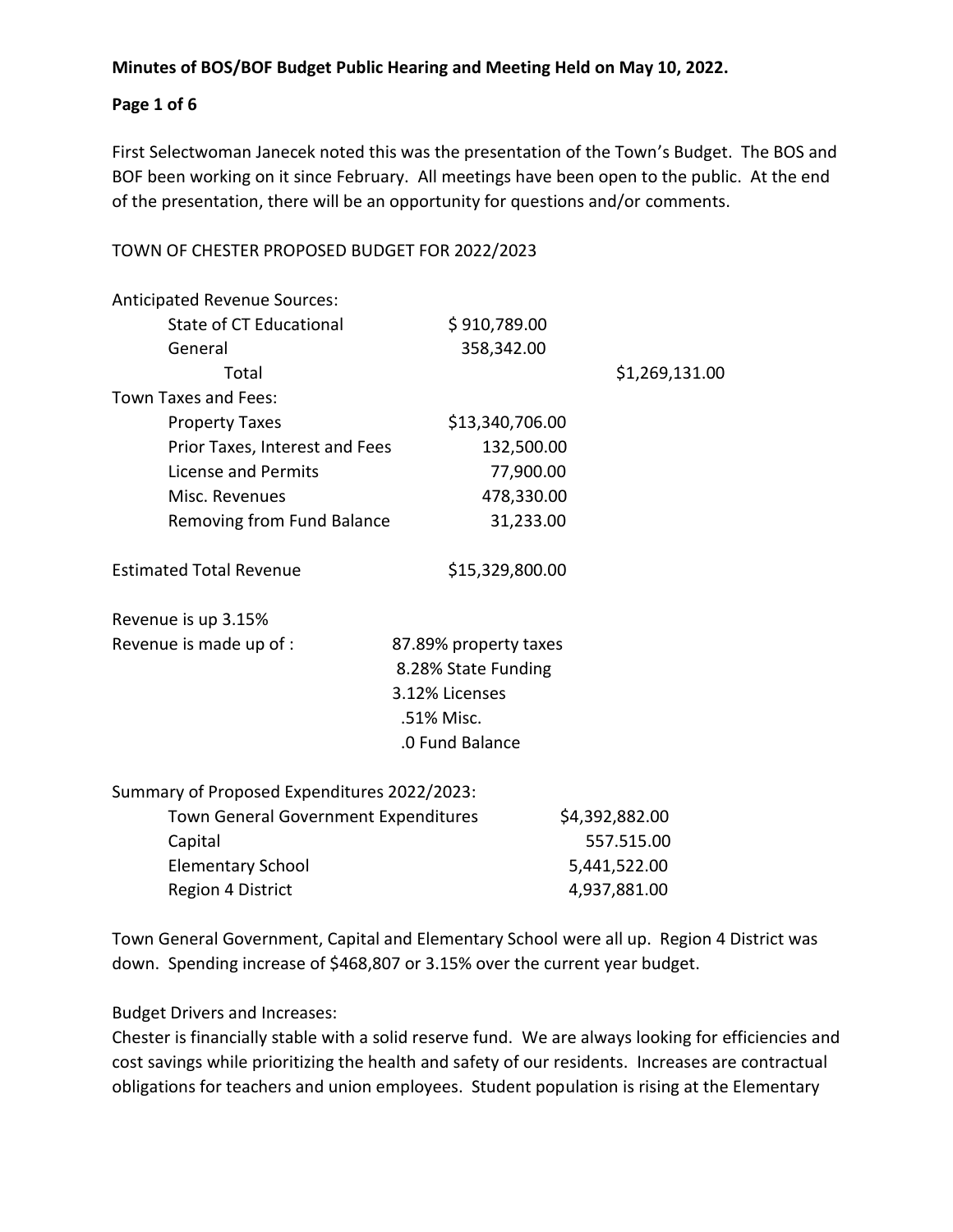# **Page 2 of 6**

School. Park and Rec Summer Camp payroll is offset by revenue. New full time employees for both clerk, public works and ambulance. Resident Trooper increase put the State of Connecticut and Police Constable Private Duty is offset by revenue. The Capital Budget allows the Town to set aside funds for major purchases and maintenance of infrastructure. Under funding of capital purchases means deferring maintenance and can lead to higher and unexpected repair or replacement costs. We continue to analyze infrastructure needs. We have a 5 to 10 year plan which includes protection and maintenance of the natural water resources. Continuing energy and money saving projects. Vehicle replacement for both fire department and public works, roads, sidewalks, drainage and culvert repair, maintenance of town buildings including major mechanical and roof replacements and expense of real estate revaluation this year.

The 5 Year Capital Plan and the Grand List were referenced. The Grand List is the aggregate valuation of all the property taxable within the town. It includes real estate, personal property, vehicles and business property including computers and desks. Our current Grand List is \$457,951,707.00. The Value of a Mil is \$452,227.00. Based on our current Mil Rate of 29.5, tax revenue would equal \$13,340,706.00. The Board of Finance bases our estimated tax revenue on a collection rate of 98.75%. Board of Selectmen and Board of Finance proposes to use \$535,000 of the General Fund current year surplus to prefund Capital. Estimated Fund Balance will exceed 16.66% of Operating Expenses. We are proposing a Mil Rate of 29.50 which is no increase over last year.

A graph of what the mils buy was reviewed. 67.71% is education. 13.72% is general government. 6.48% is public works. 2.87% is fire protection. 2.54% is police protection. 1.54% is other safety. 1.02% is health and welfare. .49% is debt service. 3.64% is capital. We have continued restoration of waterways damaged by the September 18<sup>th</sup> flood. Exploration of trail development and boardwalk between North Quarter Park and the Village. Continue removal of hazardous trees and rights of way. Exploring installation of public WIFI in Chester Center. Completion of environmental cleanup and sale of Kenyon property on Winthrop Road. Continued pandemic recovery and ? efforts throughout Chester. Plans for compliance and diversification of housing and equity in Chester. HVAC upgrades at Town Hall, the Town Garage and the Library. And energy upgrades at the Town Garage. And IT upgrades for both the Town Hall and Meeting House.

That is the budget proposal for this year. Madelyn Meyer noted she was hoping the mil rate would drop. She indicated Deep River came down 3%. Was hoping Chester could do something similar. She indicated there are only 14 liens out there, but people are really struggling with their taxes. She also noted the phone bills for the town hall, fire department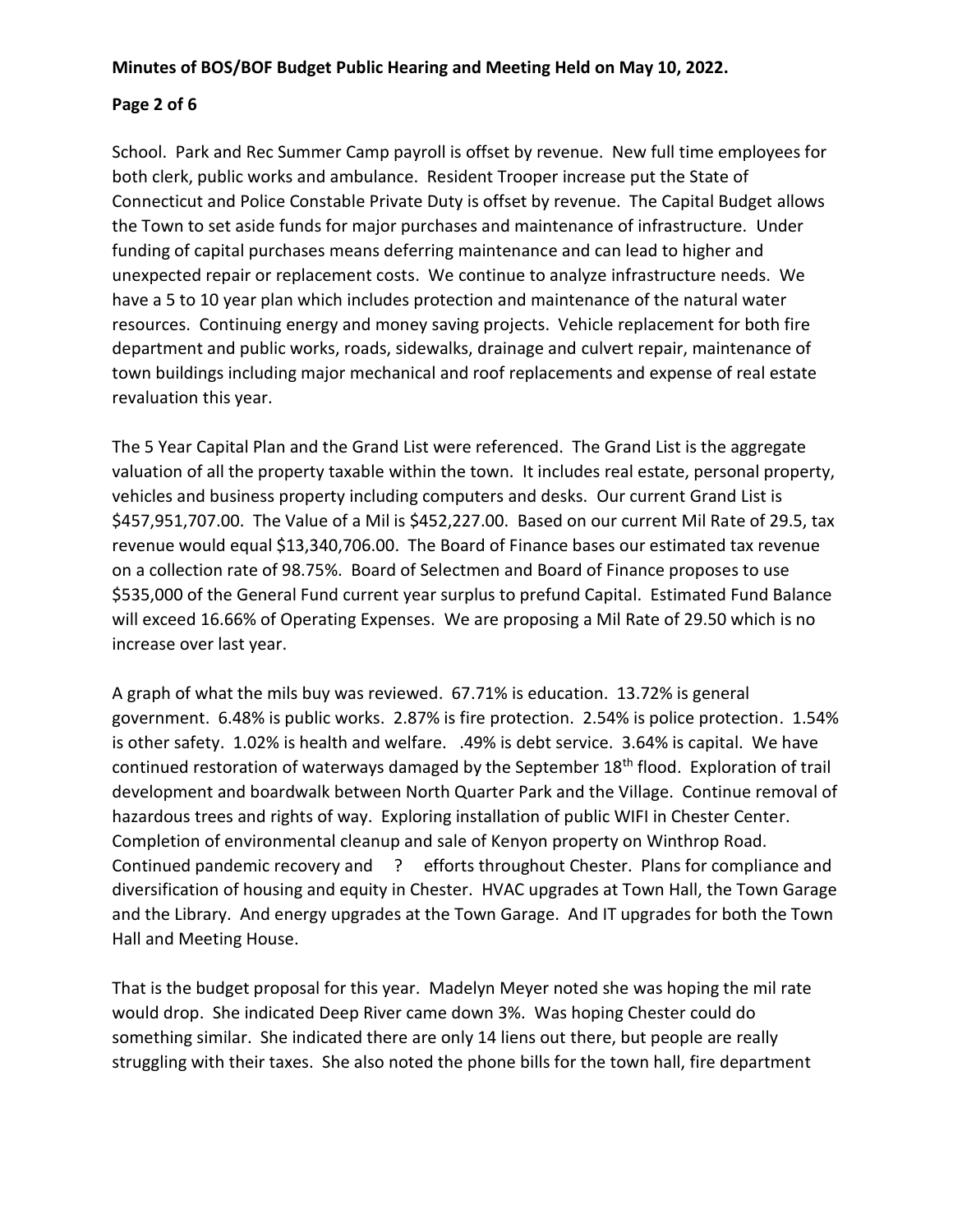# **Page 3 of 6**

and library are each \$3,000. Was hoping we could get a real good deal this year. She felt the Board of Education for the Town of Chester is too high.

First Selectwoman Janecek noted as there were no further comments, she would call the BOS/BOF meeting to order.

Rick Nygard noted he felt Janecek had done a real good presentation of the budget. It was really clear. He asked Brian (?) if he would give a little more information on the increase for the Chester Elementary School Budget. He noted the main driver of the increase is staff which represents a significant portion of the increase. There are a couple contractual increases for salaries. There are 6 labor groups this year going through negotiations. There also was an increase in the Supervision District budget due to support of special programing.

Carmany noted there are (?) projects in the budget but that is separate. Town Hall and Meeting House technical upgrades.

Public hearing was adjourned at 7:20 PM and the joint meeting of the BOS and BOF was called to order at 7:21 PM.

# **BOS/BOF Meeting, May 10, 2022**

**BOS was called to order with Meehan, Englert and Janecek present. BOF was called to order with Nygard, Carmany, Bernhardt, O'Hare, Gardner and Cline (seated for Michael) were present. Vilcheck was also present but not seated.**

- 1. To adopt a budget for the Town of Chester for fiscal year July 1, 2022 through June 30, 2023 an amount totaling \$15,329,800, as recommended by the Board of Finance**. Motion to approve and send to BOS by O'Hare, second by Bernhardt. Unanimously Approved.**
- 2. To adopt a five year Capital Budget, as recommended by the Board of Finance. **Motion to approve by Carmany, seconded by ? . Unanimously Approved.**
- 3. To authorize the First Selectman and Treasurer to borrow such sums of money from time to time as may be necessary to defray expenses of the Town in accordance with authorized appropriations of fiscal year ending June 30, 2023. To be approved by the Town.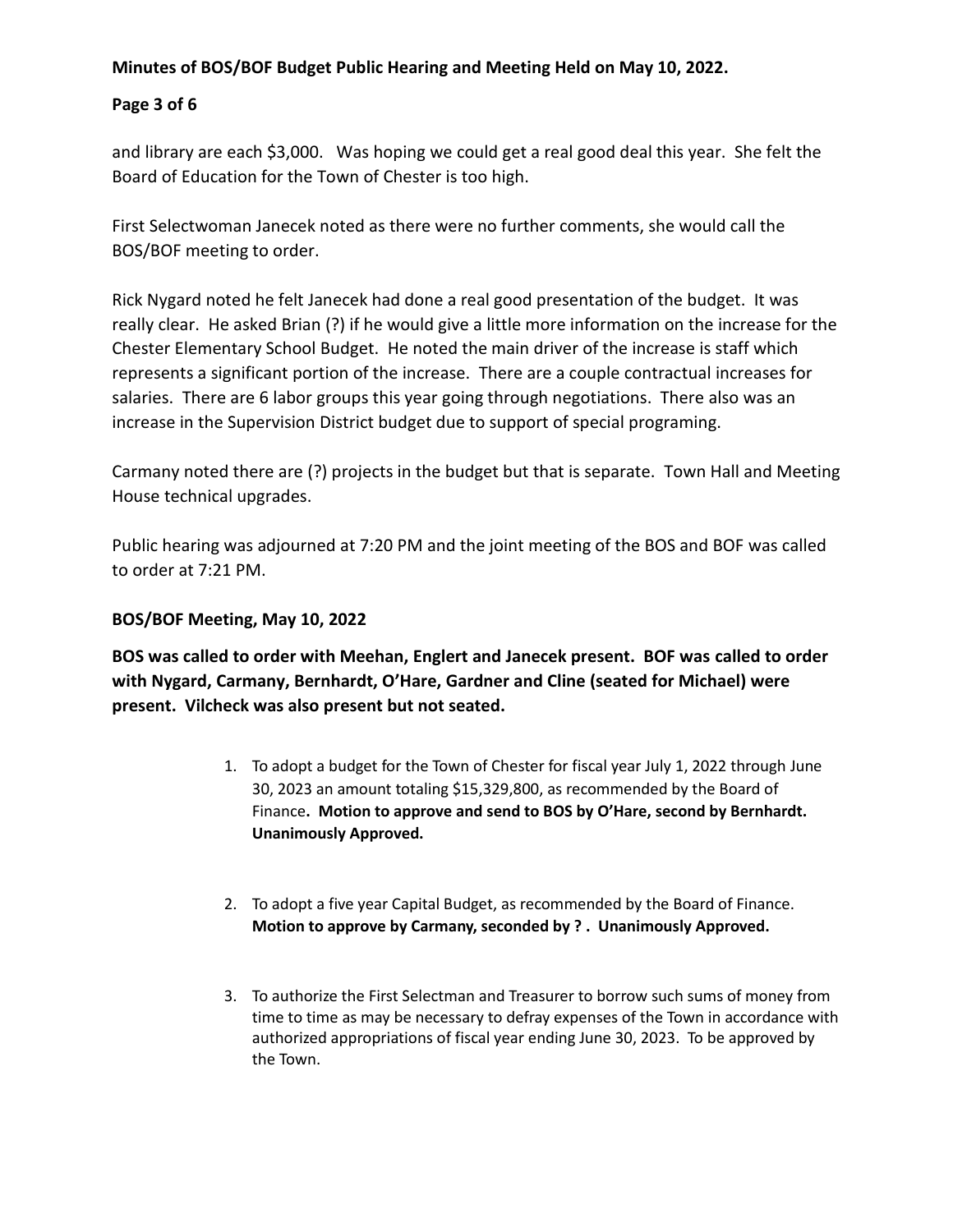#### **Page 4 of 6**

- 4. To appropriate the sum of \$535,000 from the unassigned general fund balance, to Capital Non-Recurring line item # 10-05-62-1000-150, as recommended by the Board of Finance. **Motion to approve by Carmany, second by Cline. Unanimously Approved.**
- 5. To authorize the following Capital transfer, as recommended by the Board of Finance: **Motion to approve by Carmany, second by Nygard. Unanimously Approved.**

| From | 20-00-01-0000-007                 | Board of Selectmen - Assigned \$535,000             |
|------|-----------------------------------|-----------------------------------------------------|
|      | * From 20-00-30-0000-030          | Public Works - Highway Equipment \$95,000           |
| From | 20-00-31-0000-448<br>\$.<br>1,985 | Infrastructure - Maple Street Parking Lot & Walkway |
|      | * From 20-00-42-0000-062          | Fire - Apparatus Replacement \$170,000              |
| To   | 20-00-31-0000-446<br>\$330,000    | Infrastructure - Road/Sidewalk/Bridge Repairs       |
| To   | 20-00-31-0000-456                 | Infrastructure - Tree Removal<br>\$10,000           |
| To   | 20-00-31-0000-458<br>\$195,000    | Infrastructure - NRCS Grant (streambed clean-out)   |
| To   | 20-00-31-0000-XXX                 | Infrastructure - WIFI<br>\$95,000                   |
| To   | 20-00-36-0000-065                 | Buildings - Repairs/Code Compliance<br>\$171,985    |

\*Funds are being borrowed and are to be replaced upon grant reimbursement.

- 6. To authorize the expenditure of \$8,000 from the Capital Fund Cedar Lake/Watershed 20-00-01-0000-042, as recommended by the Board of Finance. **Motion to approve by O'Hare, second by Gardner. Unanimously Approved.**
- 7. To authorize the expenditure of \$13,000 from the Capital Fund Town Hall Computer Replacement line item # 20-00-01-0000-092, as recommended by the Board of Finance. **Motion to approve by Carmany, second by Bernhardt. Unanimously Approved.**
- 8. To authorize the expenditure of \$53,000 from the Capital Fund Revaluation line item # 20-00-11-0000-010, as recommended by the Board of Finance. **Motion to approve by Carmany, second by O'Hare. Unanimously Approved.**
- 9. To authorize the expenditure of \$330,000 from the Capital Fund -Road/Sidewalk/Bridge Repairs lineitem # 20-00-31-0000-446, as recommended by the Board of Finance. **Motion to approve by Carmany, second by Cline. Unanimously Approved.**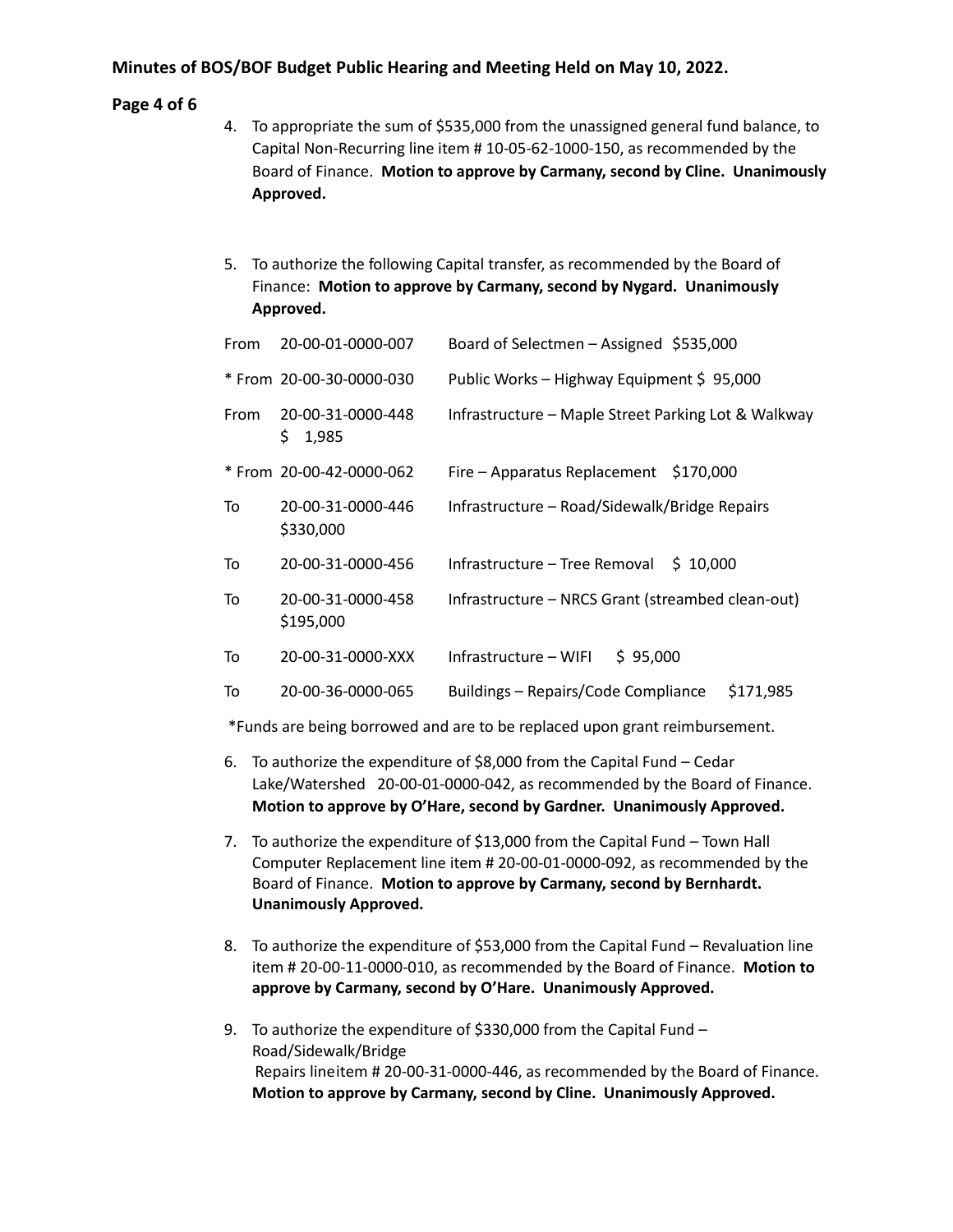#### **Page 5 of 6**

- 10. To authorize the expenditure of \$10,000 from the Capital Fund North Quarter Park/Playground line item # 20-00-31-0000-454, as recommended by the Board of Finance. **Motion to approve by Carmany, second by Bernhardt. Unanimously Approved.**
- 11. To authorize the expenditure of \$80,000 from the Capital Fund Tree Removal line item # 20-00-31-0000-456, as recommended by the Board of Finance. **Motion to approve by Carmany, second by Bernhardt. Unanimously Approved.**
- 12. To authorize the expenditure of \$270,000 from the Capital Fund NRCS Grant line item # 20-00-31-0000-458, as recommended by the Board of Finance. **Motion to approve by Carmany, second by Bernhardt. Unanimously Approved.**
- 13. To authorize the expenditure of \$206,248 from the Capital Fund Town Buildings Repairs/Code Compliance line item # 20-00-36-0000-065, as recommended by the Board of Finance. **Motion to approve by Carmany, second by Cline. Unanimously Approved.**
- 14. To authorize the expenditure of \$45,000 from the Capital Fund Fire Equipment Replacement line item # 20-00-42-0000-235, as recommended by the Board of Finance. **Motion to approve by Carmany, second by Bernhardt. Unanimously Approved.**
- 15. To authorize the expenditure of \$12,000 from the Capital Fund Project Adventure line item # 20-00-90-0000-058, as recommended by the Board of Finance. **Motion to approve by Bernhardt, second by Cline. Unanimously Approved.**
- 16. To authorize the expenditure of \$22,000 from the Capital Fund Paving and Sidewalks line item # 20-00-90-0000-XXX, as recommended by the Board of Finance. **Motion to approve by Bernhardt, second by O'Hare. Unanimously Approved.**
- 17. To authorize the expenditure of \$13,000 from the Capital Fund School Building Rehab & Enhancement line item # 20-00-90-0000-064, as recommended by the Board of Finance. **Motion to approve by O'Hare, second by Bernhardt. Unanimously Approved.**
- 18. To consent and approve an appropriation in an amount not to exceed \$6,000 to be allocated from the American Rescue Plan Act Funds (ARPA) to fund a concrete pad for the Chester Public Libraries new carousel seating area. **Motion to approve by Carmany, second by O'Hare. Unanimously Approved.** It was noted BOS approved this at their April 27<sup>th</sup> meeting.
- 19. To consent and approve an appropriation in an amount not to exceed \$100,000 to be allocated from the American Rescue Plan Act Funds (ARPA) to establish an ARPA Social Services Fund (ARPA-SSF) and provide assistance to the most disadvantaged households in Chester. **Motion to approve by Bernhardt, second by O'Hare. Discussion ensued. Unanimously Approved.**